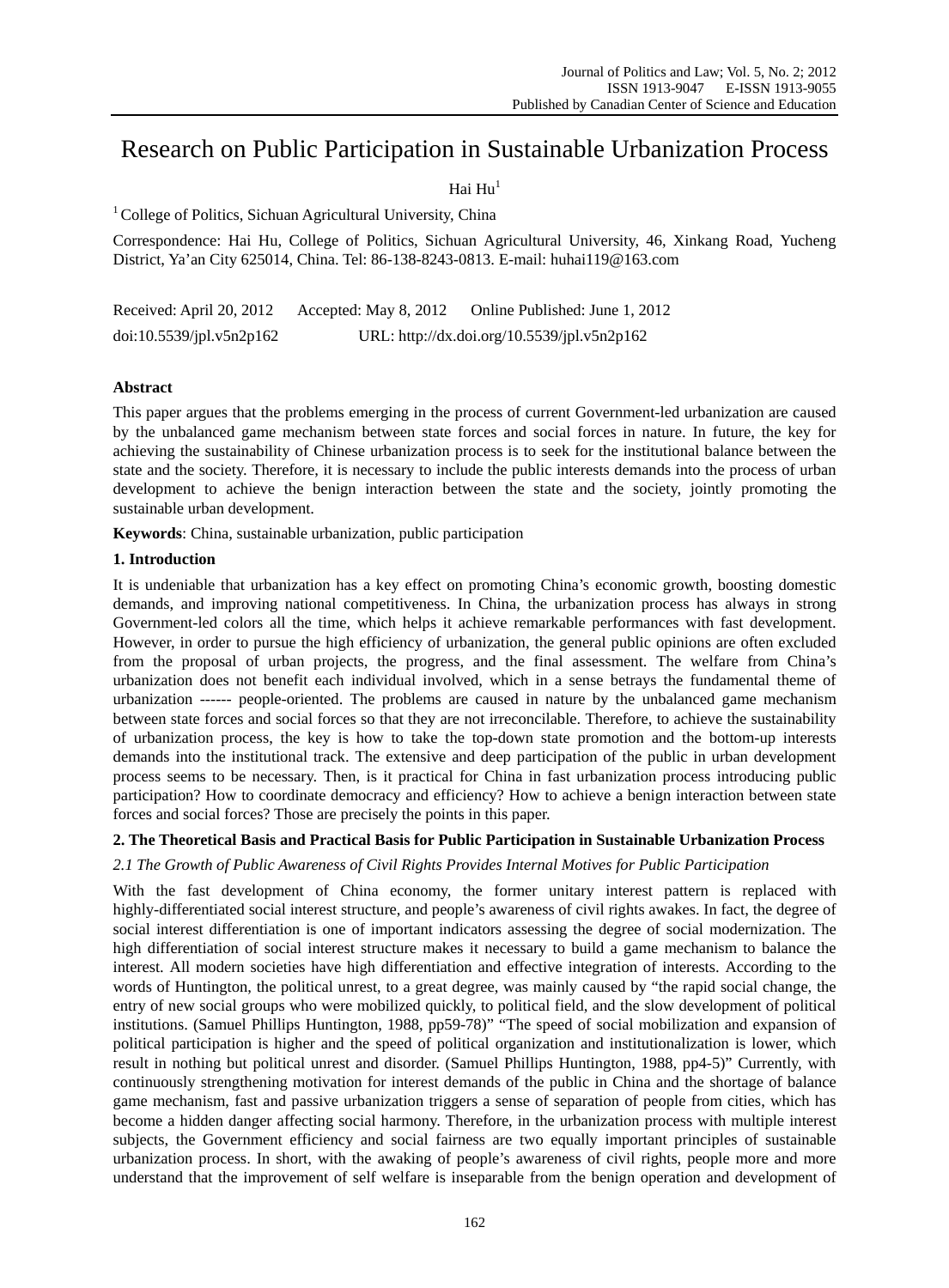urban. People ask to be involved in the public fields that closely relate to their interests. Besides, they try their best to make the Government reflect and consider their interests in drafting urban development strategies. It provides the most realistic and reliable motives for public participation.

## *2.2 The Potential Risks of Government-Led Urbanization Make Public Participation Necessary*

In China, the urbanization is led by the Government. The Government is the "maker of strategy, supplier of institution, implementer, and assessor of performances" of urbanization (Rong Gu, 2006). It can be said that the most significant advantage of Government-led urbanization is the great-leap- forward development. However, "the market failure and the emphasis on fairness provide the economic basis for the Government intervention, but it does not guarantee that such an intervention is beneficial to the society. Government failure may be as common as market failure." Unfortunately, we cannot deny the fact that the Government-led urbanization does generate some social risks, e.g. the sacrifice of welfare of social members, the increase of social unfairness, and the excessive overuse of ecological environment. This urbanization mode is unsustainable. An urgent need is to reform the current urbanization mode, changing the single Government-led mode into a multi-subject cooperative mode, the top-down administrative mode into the combined top-down and bottom-up mode, building a cooperative partnership among the Government, social communities, social organizations, relevant experts, and public media in the urbanization process.

# **3. Establish the Overall Efficiency-Oriented Framework for Public Participation**

To achieve the sustainability of urban development, it is necessary to introduce public participation, but what needs to be clear is that the fundamental purpose of public participation is to enlarge social benefits as well as guarantee public interests at the same time, and finally promote social harmony. Similarly, improper participation will bring about problems, just as what was said by Thomas: "The understanding of the necessity of citizen participation is only the understanding of the first part of challenges of citizen participation, and might be the simplest part. Even if public managers and policy planners accept the idea of necessity of citizen participation, they need to choose at what time, what frequency, in what way, to which degree, to accept citizen participation …… The second challenge for citizen participation in front of managers is named as puzzle of public involvement. It needs to answer: when should the public managers accept citizen participation, and how to invite and attract citizens to participate? (John Clayton Thomas, 2005, pp10)" Obviously, it is a great challenge for the introduction of public participation achieving the development efficiency and social satisfaction at the same time. Therefore, we try to build an overall effectiveness-oriented framework for public participation to solve the "puzzle of public involvement".

## *3.1 The Breadth of Public Participation in Sustainable Urbanization Process*

The breadth of public participation in sustainable urbanization process means the extensiveness of actual participators. It should be noted that although modern democracy requires that citizens have extensive rights of participating state and social affairs, "it is impossible, even for perfect democracy, to make all formal social members play a role in decision-making. (Carl Cohen, 1988, pp12)" Only to increase the number of participators would not improve the effectiveness of participation. Therefore, to introduce public participation in urban development, the first problem is to make sure who will take participation. Here, we need to define the interests groups involving in specific projects of urban development. Next we should confirm the actual interests existing between these groups and urban development projects, and these groups' intentions and demands. Only by fully understanding the state of relevant interests groups, can the design of objectives and directions be more appropriate.

## *3.2 The Depth of Public Participation in Sustainable Urbanization Process*

The depth of public participation in sustainable urbanization process refers to the quality of public participation, i.e. to what degree do the public will and interests affect the urbanization process, which is determined by the nature of participation. From the point of view of the relationship of the state and the society in China, although public participation has the character of social democracy, the Government is the creator of institutional environment for public participation. In this sense, the depth of public participation depends on the interaction of state forces and social forces to a certain extent. Therefore, to introduce public participation into sustainable urbanization process is in nature a cooperation mode for the sate and the society. On one hand, it involves the reform of state powers. The Government should reasonably intervene in the urbanization process under the premise of following the basic laws of urbanization and improving social fairness. Besides, the Government should treat the increasing demands for public participation in urban development with more positive attitude and provide institutional channels for public participation. On the other hand, it involves the improvement of public participation capabilities. Improve the skills for public participation and promote the formation of rational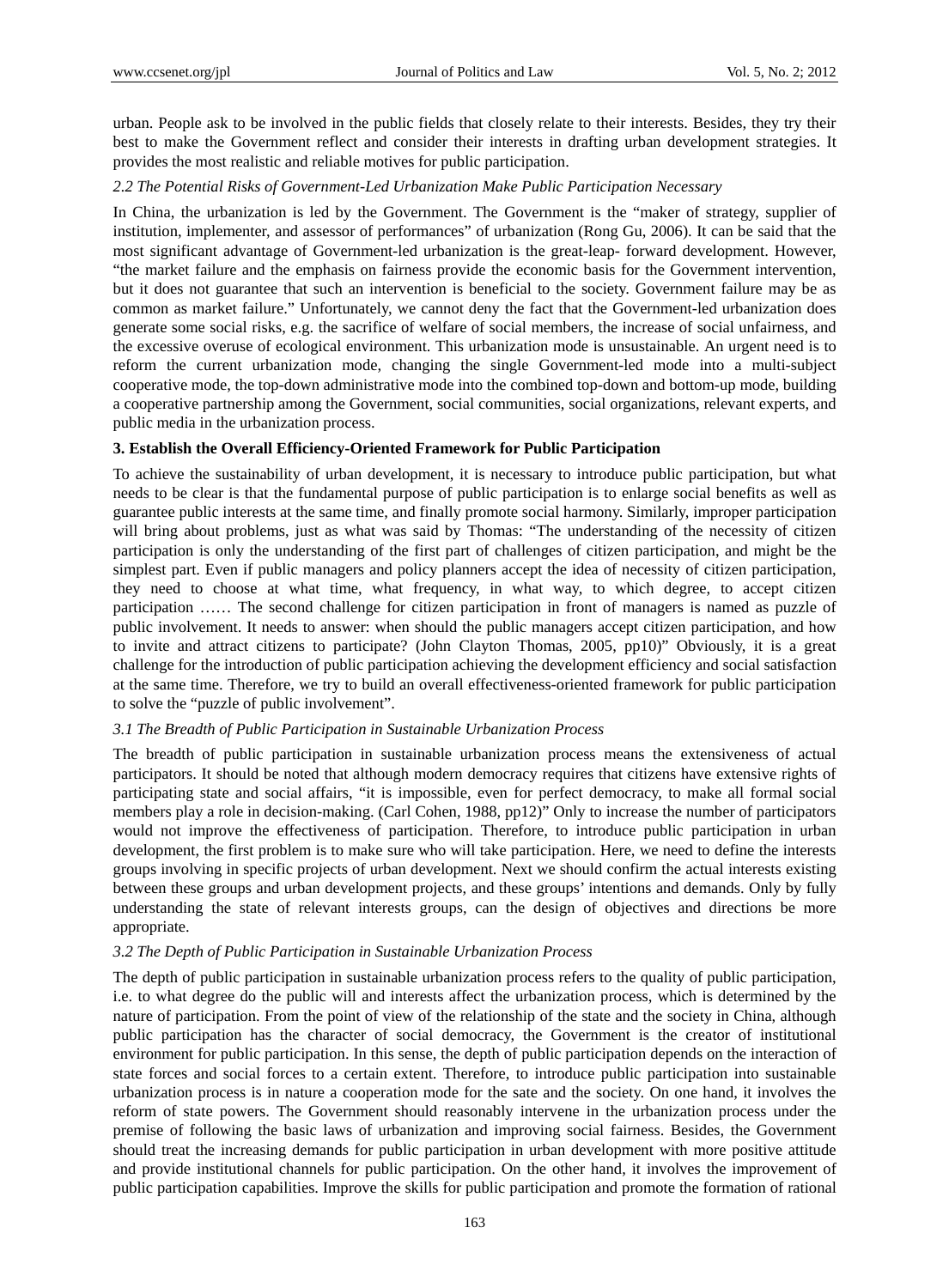participation by developing social organizations actively. Then, combine the top- down administrative consciousness and the bottom-up social growth together and form the institutional cooperation and benign interaction between the Government and the public, jointly promoting the sustainable, healthy, and coordinative urban development.

## *3.3 The Effectiveness of Public Participation in Sustainable Urbanization Process*

The effectiveness of public participation in sustainable urbanization process is the actual benefits obtained by subjects in public participation process and the general effectiveness in the whole urbanization process. It mainly focuses on two aspects: the response degree of the Government to public opinions and the satisfaction degree of the public to Government behaviors. So, to enhance the effectiveness of public participation, the first is to emphasize "democracy" at the institutional level, i.e. the Government fully respects and focuses on the participation right of the public. Meanwhile, the public respect the authority of the Government and act under the legal framework. The second is to emphasize the "cooperation" at the level of participation mechanism, i.e. the legal establishment of urban development projects must win sufficient support from the public. Meanwhile, the participation right of the public must be legally authorized by the Government. In other words, achieve the organic unity relationship of the public and the Government: mutually restrained and authorized, being mutual independent and coordinative. Therefore, an introduction of public participation into sustainable urbanization process helps to protect public interests on one hand. On the other hand, it helps to improve the credibility of the Government, thus forming a benign interactive relationship between the state and the society, and ultimately promoting the social harmony.

Generally speaking, as for why we emphasize the public participation in sustainable urbanization process, the first is to prove the democracy orientation in China's urbanization process and the second is to emphasize that cooperation is the motivation mechanism and process for public participation in urban development. To achieve the sustainability of urban development, the core is to properly handle the democratic and cooperative relationship between the state power and the public forces, so as to "balance political interests and economic interests by democracy, guarantee stability and security by laws, and win acceptance and cooperation by authorization of rights (Weizhi Deng, 2000)."

## **4. The General Line for Establishing Public Participation in Sustainable Urbanization Process**

#### *4.1 Establish the Strategic Management Concept for Urban Development*

At present, the Government-led urbanization wears a strong sense of projects or wills. In order to pursue high efficiency of urbanization, the proposals, progresses, and final assessments of urban projects are seldom based on public opinions and demands. Rapid urbanization process does not bring a general improvement of happiness for citizens, which will inevitably harm social harmony. Therefore, to achieve the sustainability of urbanization process, it is necessary to introduce the strategic management concept, i.e. "strategic management emphasizes on prediction instead of responsiveness, on the long run instead of the short run. By scientifically analyzing the external challenges and internal threats in front of urban development, avoid potential risks in the planning, construction, and operation of urban development and make the urban more positive but not passive in shaping the future. (Dajian Zhu, 2004, p66)" Therefore, to achieve the sustainability of urbanization, considering the complex environment for urbanization process the Government must overcome the short-sighted deviation and listen to different interest groups and absorb their demands and opinions, proposes the strategic vision and program with predictability, and transforms the projects or wills-driving urban development mode into the strategy-oriented one, ensuring the urbanization benefit everyone involved. Of course, to establish the strategic management of urbanization process not only needs the conscious of local government, but more important is to achieve the transformation of China's Government from the development-oriented type into the public service-oriented one.

# *4.2 Promote the Disclosure of Government Information*

Only on the basis of fully and really understand the Government activities, can the public effectively participate state and social affair management. Although the Regulation of the People's Republic of China on the Disclosure of Government Information provides a legal guarantee for the public understanding Government activities, the selective disclosure of Government information limits the recognition and judgment of the public to certain extent, which is also one of reasons for the lack of mutual trust between the public and the Government. Therefore, whether from the perspective of public participation or from the perspective of enhancing the legitimacy of Government behaviors, we need to vigorously promote the disclosure of Government information. This requires not only the conscious of the Government department to enhance the disclosure of Government information, but also the improvement of legal liabilities for the Government disclosing information. Besides, we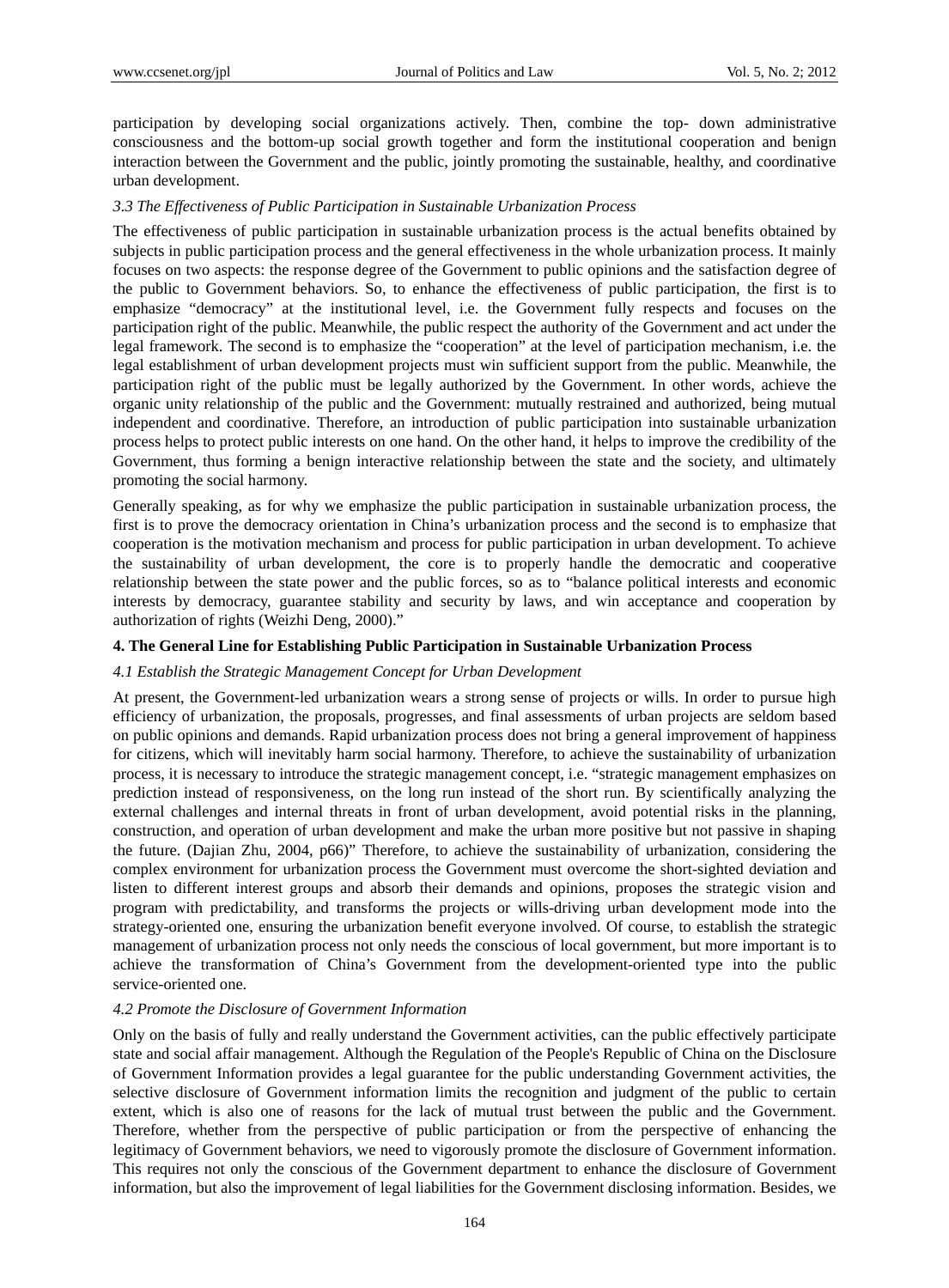need to build a media coverage mechanism for urban development, using the amplifier effect of media to attract more attentions and supports, especially technical supports, for public participation in urban development projects, and achieving the harmonious urban development.

## *4.3 Foster Modern Social Organizations and Promote the Formation of Social Forces*

Sustainable urbanization is not built on Government forces but on the voluntary cooperation of the state and social forces. To achieve the benign interaction between the state and the society, we not only need to reform at the state level, but also depend on the formation of an autonomous society and its supports. From the transformation of society in China, the development of modern social organization means the growth of social forces. Therefore, it is necessary to organize the scattered individuals by forming various social organizations, which can not only report the political and economic demands of members to the Government, but also coordinate different interest relationships and political relationships, becoming regular institutions for political dialogues. In addition, in the process of constructing the service-oriented Government in China, social organizations can bear some social functions unloaded by the Government, which will push forward the transformation of Government functions and reduce governance costs to a lowest point. In short, to foster social forces that cooperate with and complement the state, the core is to reform the relationship of the state and the society, which is also the basic element for the building of harmonious society.

However, the growth of social forces is not spontaneous but dependent on the development of market and state. What's more, the growth of social organizations in China needs the active promotion of state forces due to the inferiority of China's social forces. Therefore, we suggest that: firstly, the Government should accelerate the construction of legal system, give up former limits to the foundation of social organizations, and guarantees a nice institutional environment for social organizations' effective participation; secondly, the Government should strengthen the supports for social organizations in fields of capitals, policies, and technologies; thirdly, the Government should guide and help to set up a number of standard social organizations, in the hope of producing a demonstration effect. However, after the foundation, how do these social organizations coordinate with the Government and various interest groups and participate in the decision-making process in urban development? How to prevent the alienation of social organizations? How to deal with the internal relationships within social organizations? And so on. We need to give answers to these questions. In short, the growth of social forces in China is still in a long way.

#### *4.4 Build the Comprehensive Participation System for Public Participation in Sustainable Urbanization Process*

At present, some enterprises take full advantages of customers' capacities by customer participation, which benefits both enterprises and customers. The comprehensive customer participation mode and customer participation chain give useful inspirations for comprehensive public participation in sustainable urbanization process. Therefore, by referencing from the customer participation chain, we can build a comprehensive participation system for the public from four stages: the preparation stage: establish the urban development project by the Government ------ disclose the information ------ media reports; the participation stage: motivate and organize interest groups ------ discuss programs ------ establish the development strategy with a priority; the implementation stage: set up the coordinative organizations in implementation ------ specialized monitor ----- reports on implementation effects; the assessment stage: establish the assessment-related groups ------ form relevant assessment system ------ build indicators for social satisfaction assessment.

In short, to achieve the sustainable urban development is a two-way "shaping" process. On one hand, it relates to the reform of state powers. By regulating the state powers by institutional construction and promoting urban development, we can make state powers more responsible for the public. On the other hand, it concerns the foster of social endogenous forces in China. By improving the participation capacities and levels of the public, we can ultimately achieve the benign interaction between the state and the society, and make them jointly promote the sustainability of urbanization process.

#### **References**

Carl Cohen. (1988). *Democracy*. Beijing: The Commercial Press. pp12.

Deng, Weizhi. (2000). A brief discussion of distribution of political resources. *Xinhua Digest*, *2*.

Gu, Rong. (2006). Analysis on Government leading factors of Chinese urbanization. *Modern Urban Research*, *3*.

John Clayton Thomas. (2005). *Public Participation in Public Decisions: New Skills and Strategies for Public Managers*. Beijing: China Renmin University Press. pp10.

Samuel Phillips Huntington. (1988). *Political Order in Changing Societies*. Beijing: Huaxia Publishing House.